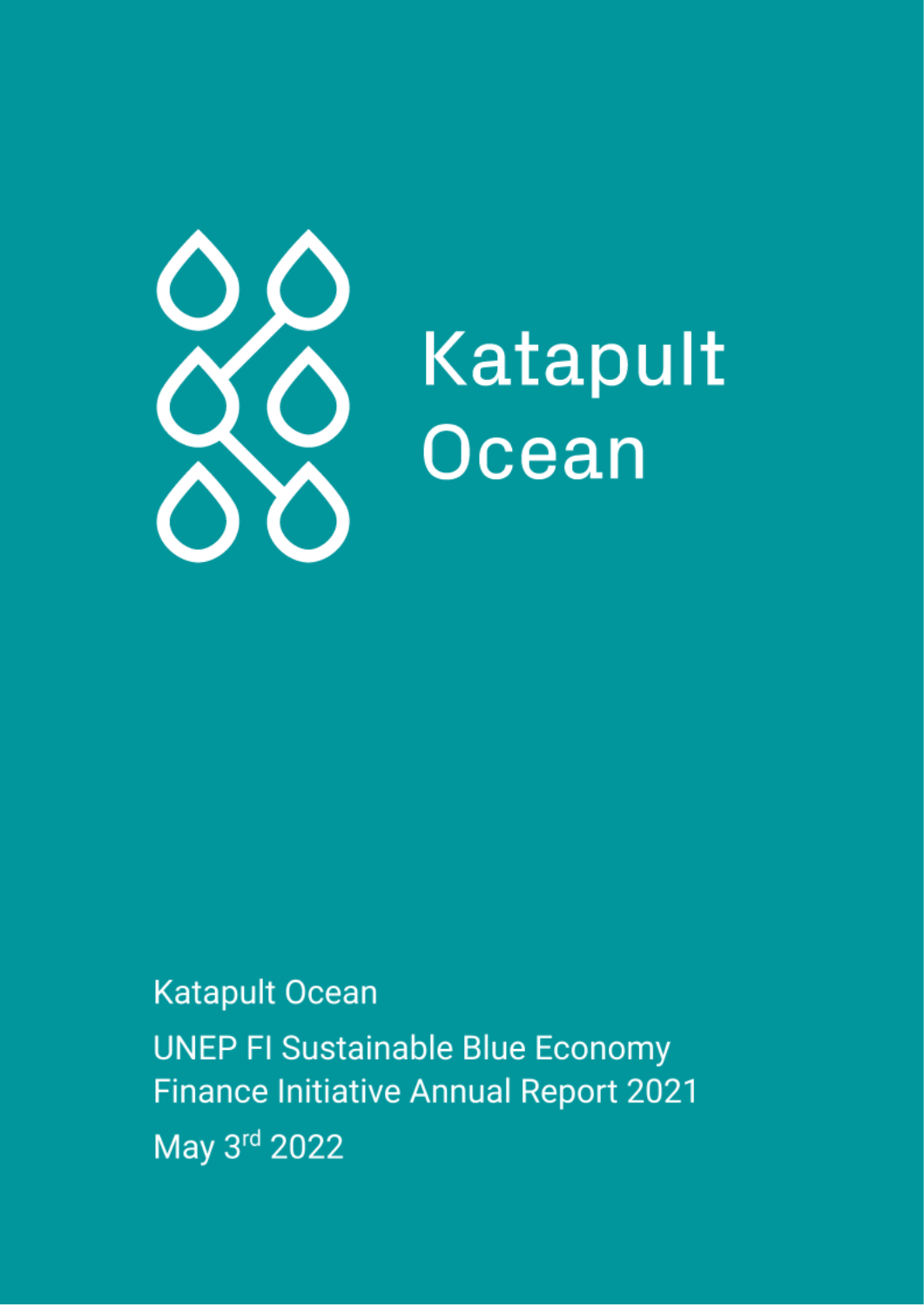# **Section Overview**

| Katapult Ocean UNEP FI Sustainable Blue Economy Finance Initiative Annual Report 2021                                                 |    |  |  |  |  |
|---------------------------------------------------------------------------------------------------------------------------------------|----|--|--|--|--|
| <b>Organisation Summary and Update from the manager</b>                                                                               | 3  |  |  |  |  |
| Katapult Ocean Theory of Change, its Investment Thesis and alignment to UNEP FI Sustainable Blue<br><b>Economy Finance Initiative</b> | 4  |  |  |  |  |
| Katapult Ocean Impact Framework                                                                                                       | 4  |  |  |  |  |
| Investment thesis and impact analysis process                                                                                         | 5  |  |  |  |  |
| Going forward                                                                                                                         | 10 |  |  |  |  |
| <b>Summary of Activities</b>                                                                                                          | 11 |  |  |  |  |
| Investments                                                                                                                           | 11 |  |  |  |  |
| Divestments                                                                                                                           | 11 |  |  |  |  |
| <b>Companies in the Katapult Ocean Portfolio</b>                                                                                      | 12 |  |  |  |  |
| Fund 1 - 2019 Investments                                                                                                             | 12 |  |  |  |  |
| Fund 2 - 2020 Investments                                                                                                             | 12 |  |  |  |  |
| Fund 3 - 2021 Investments                                                                                                             | 12 |  |  |  |  |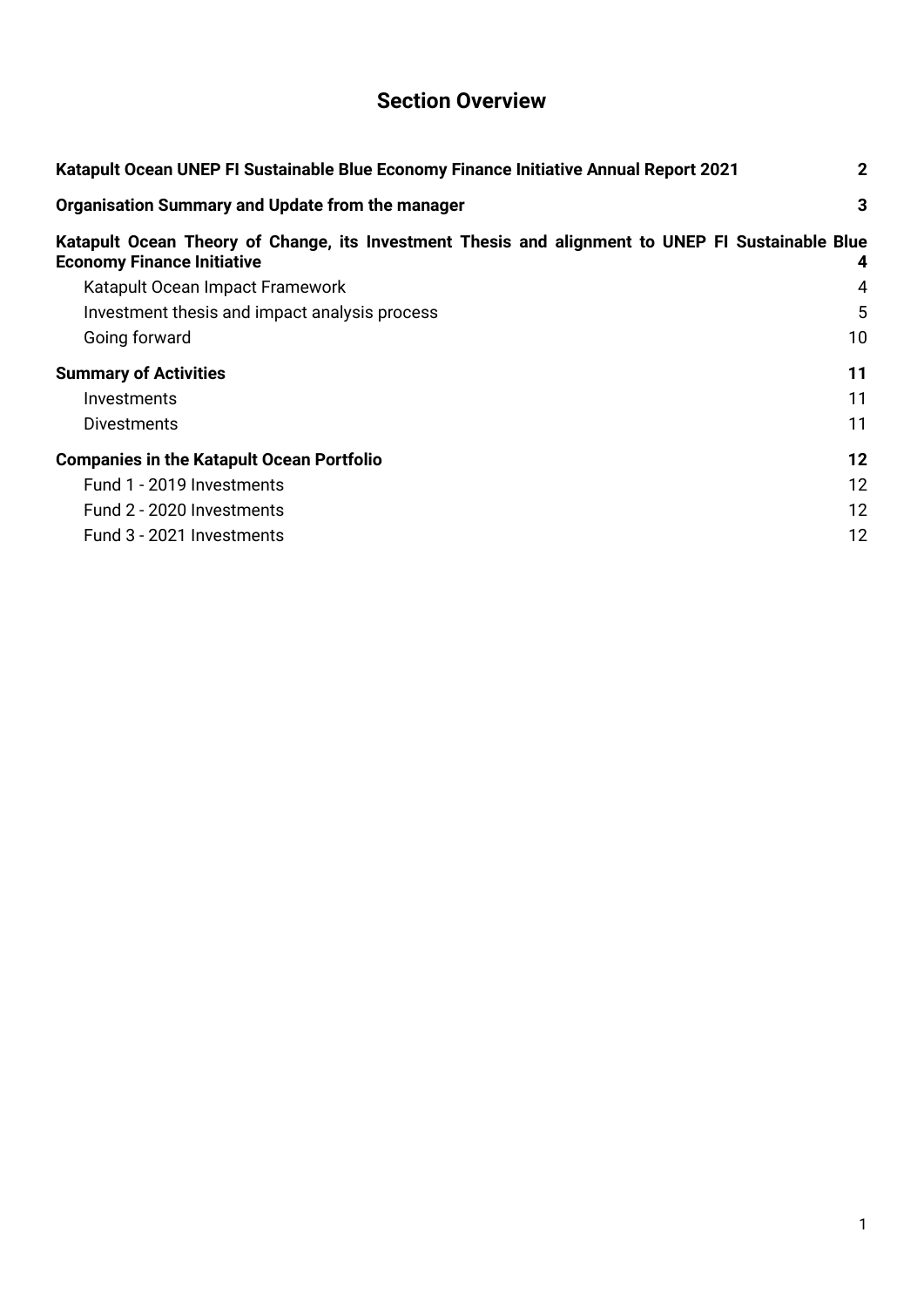# <span id="page-2-0"></span>**Katapult Ocean UNEP FI Sustainable Blue Economy Finance Initiative Annual Report 2021**

The information in this report is provided and written by Katapult Ocean and should not be interpreted as advice from Katapult Ocean or any of its employees. The information is meant as an update from the company to UNEP and is not intended as an invitation to conduct any investment activity.

Please bear in mind that the information in this document is not supposed to be shared or in any other matter distributed to a third party.

# **Reporting Period**

01 January 2021 and 31 December 2021 unless otherwise stated.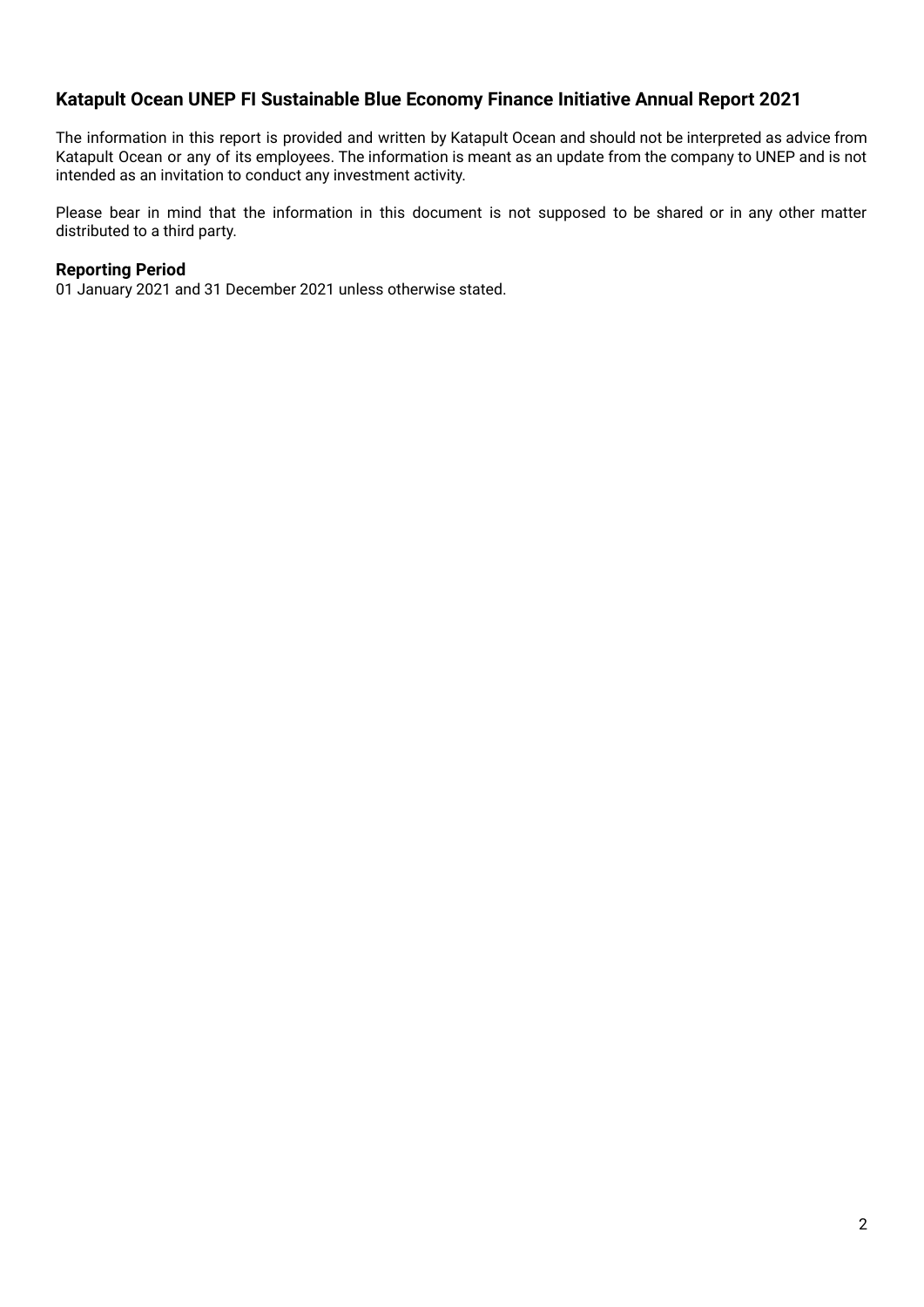<span id="page-3-0"></span>Katapult Ocean is an investment vehicle part of Katapult Group, that aims to catalise capital and tech for good.

Katapult Ocean invests and supports early stage tech startups that make or are aiming at making positive impact on the ocean, and we do that via our 12-week accelerator programme and continuous work with our portfolio companies, both supporting their impact framework and strategy, and assisting them on their fundraising journey - as we believe that the more our impact intentional founders can grow their companies, the more impact we will see in the world.

When we consider companies for investment we look for companies that are scalable and with potential for having a huge positive impact on the ocean. Initial benchmarking towards the SDG's and our defined impact framework. We look at:

- Intentionality: Is impact integral to the companies' organisation?
- The company's purpose;
- Consider the five dimensions of impact, IMP metrics;
- Environmental, social, governance (ESG) assessment;
- Mapping of SDG's;
- Any ethical risks.

On our organisation front, Katapult has since the end of 2020 added a lot of brilliant minds to our system and organisation across Katapult Accelerator, Katapult Ocean and Katapult Group, all working together as one big team: Program Director Marcus Hølland [Eikeland,](https://www.linkedin.com/in/mhollandeikeland/) Commercial Manager Ingrid H. [Maurstad](https://www.linkedin.com/in/ingridmaurstad/), Investment Director [Jørn](https://www.linkedin.com/in/jornhaanes/) [Haanæs](https://www.linkedin.com/in/jornhaanes/), Communications Director [Linn-Cecilie](https://www.linkedin.com/in/linncecilie/) Linnemann, Investment Analyst Diogo [Cristofolini,](https://www.linkedin.com/in/diogo-cristofolini/) Investment Manager Carl [Walton,](https://www.linkedin.com/in/carl-walton-11809953/) Investment Analyst [Saurabh](https://www.linkedin.com/in/saurabhkumar01/) Kumar, Program Coordinator Maren [Gaarder](https://www.linkedin.com/in/marengaarder/), and AI, Analytics, and CRM Processes Lead [Humberto](https://www.linkedin.com/in/humbertoanalytics/) Trevino. During 2021, Katapult has also launched a new initiative called Katapult Africa, where Country Director Rwanda Philip [Gaasatura](https://www.linkedin.com/in/philip-gasaatura-254a06/) and Regional Director Katapult Africa [Danny](https://www.linkedin.com/in/danny-smith-43768974/) Smith were added to our team.

Jonas Svegaarden CEO of Katapult Ocean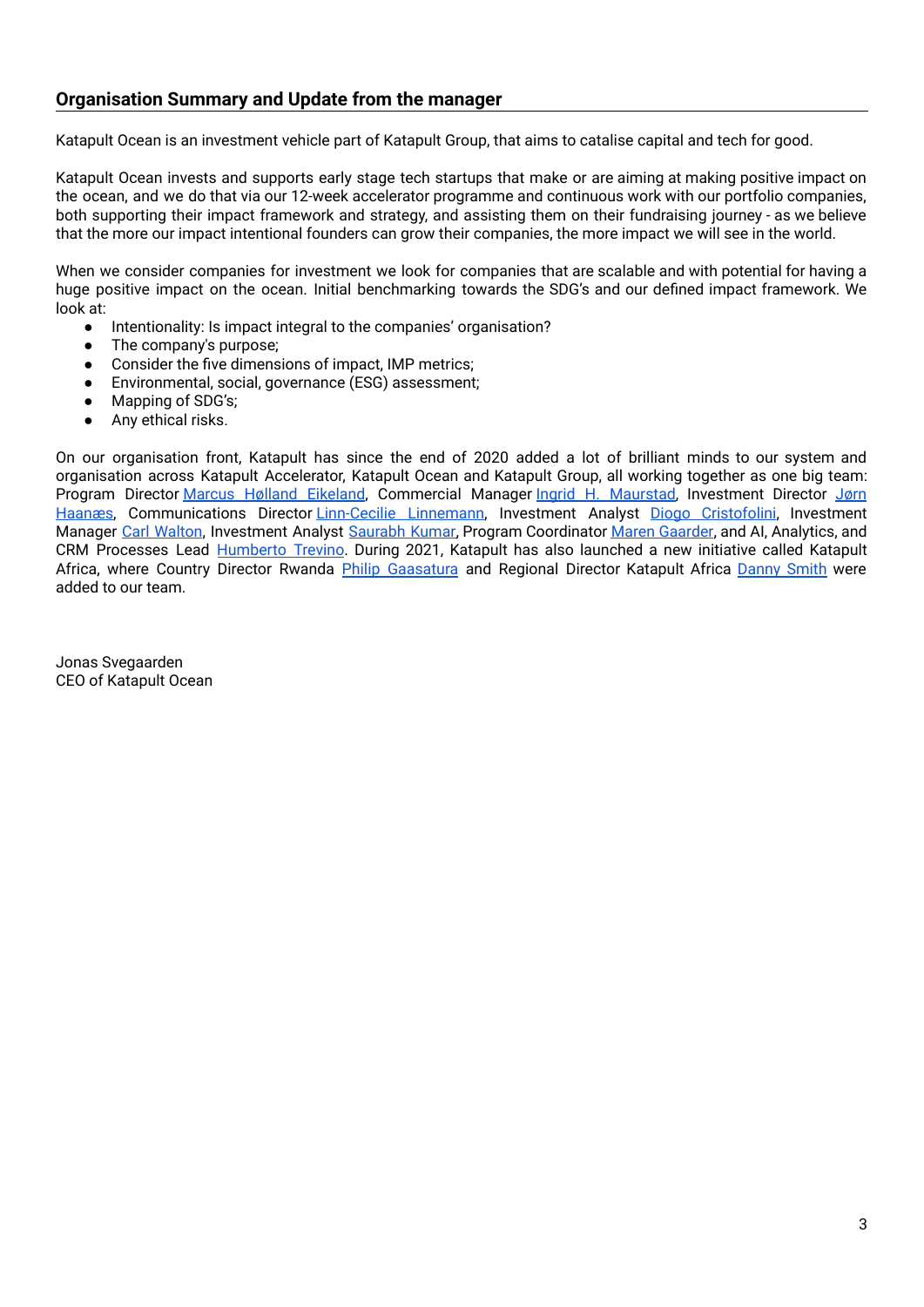# <span id="page-4-0"></span>**Katapult Ocean Theory of Change, its Investment Thesis and alignment to UNEP FI Sustainable Blue Economy Finance Initiative**

# <span id="page-4-1"></span>**Katapult Ocean Impact Framework**

| <b>Vision</b>       | A world where a thriving ocean is in harmony with economic development                                                                                                                                                                                                                                                                                                                                                                                                                           |
|---------------------|--------------------------------------------------------------------------------------------------------------------------------------------------------------------------------------------------------------------------------------------------------------------------------------------------------------------------------------------------------------------------------------------------------------------------------------------------------------------------------------------------|
| <b>Mission</b>      | Invest in startups with a positive impact on our ocean<br>$\overline{\phantom{a}}$<br>Catalyse capital, companies and startups to accelerate the blue shift in the ocean industries. As<br>$\overline{\phantom{a}}$<br>part of this inspire corporates, research institutions and investors on the importance of working<br>with startups in the most impactful way<br>Steward ocean tech startups to achieve the UN Sustainable Development Goals with a main focus<br>$\overline{\phantom{a}}$ |
| <b>Impact Goals</b> | on SDG 14 - Life below water<br>We will catalyse over NOK 1 000mn (~EUR 101mn) into ocean impact investing within 2025                                                                                                                                                                                                                                                                                                                                                                           |

# **Targeted upside impact strategy.**

Katapult Ocean focuses on the fundamental environmental externality drivers.



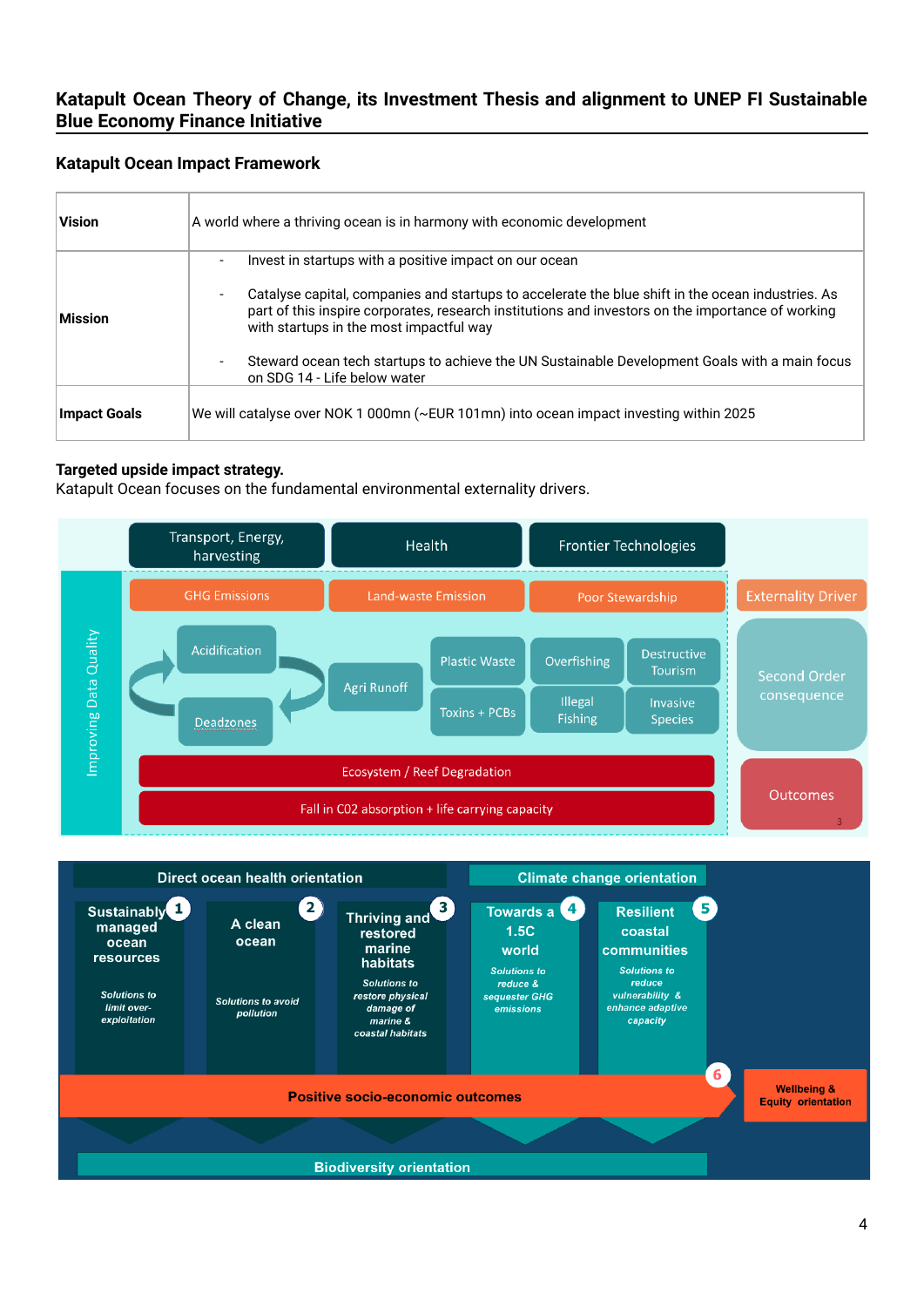|                                                                                                  | <b>Activities</b>           | <b>Outputs</b>                      | <b>Outcomes</b>                                          |                                     |  |
|--------------------------------------------------------------------------------------------------|-----------------------------|-------------------------------------|----------------------------------------------------------|-------------------------------------|--|
| Katapult<br>Ocean                                                                                | Attracting capital          | Invest capital in impact            |                                                          |                                     |  |
|                                                                                                  | <b>Providing Education</b>  | <b>Impact Sessions</b>              | 1.8x (Dec 2021)<br>increase in value and<br>impact scale | Increasing                          |  |
|                                                                                                  | <b>Attracting Network</b>   | Partner- and mentor-<br>connections |                                                          | <b>Health of Ocean</b><br>ecosystem |  |
| Evoy <b>MA</b><br>FORTUNA C<br><b>Example State</b><br>Algalife<br>PEARS BOTHY<br>Paralenz Award | <b>Clean Industry</b>       | Tons CO2/GHG reduced                |                                                          | Increasing                          |  |
|                                                                                                  | <b>Waste Reduction</b>      | Tons of waste reduced               |                                                          | sustainable<br>output of Ocean      |  |
|                                                                                                  | <b>Improved Stewardship</b> | Terabytes of data<br>delivered      |                                                          | ecosystem                           |  |
|                                                                                                  |                             |                                     |                                                          |                                     |  |
| Day to day<br>operations                                                                         | Positive externalities      | <b>Jobs Created</b>                 |                                                          |                                     |  |
|                                                                                                  |                             | <b>GHG Emissions</b>                |                                                          |                                     |  |

How Katapult Ocean's portfolio are distributed across the company's 3 key ocean areas:



# <span id="page-5-0"></span>**Investment thesis and impact analysis process**

We invest in top performing teams that have the future solutions to the climate challenges of our world. But most importantly, we invest in blue tech impact companies that solve climate and biodiversity challenges, provide food and clean water for people globally, with a no animal harm approach.

Impact investing for measurable market and climate returns in ocean domains:

- **- Ocean Organics:**
	- seaweed, algae, alternative proteins, new organic materials.
- **- Energy systems:**
	- wind, solar, wave, tidal, propulsion systems, fuel types, storage.
- **- Circular Resources:**
	- ocean regeneration and biodiversity, clean water, waste management.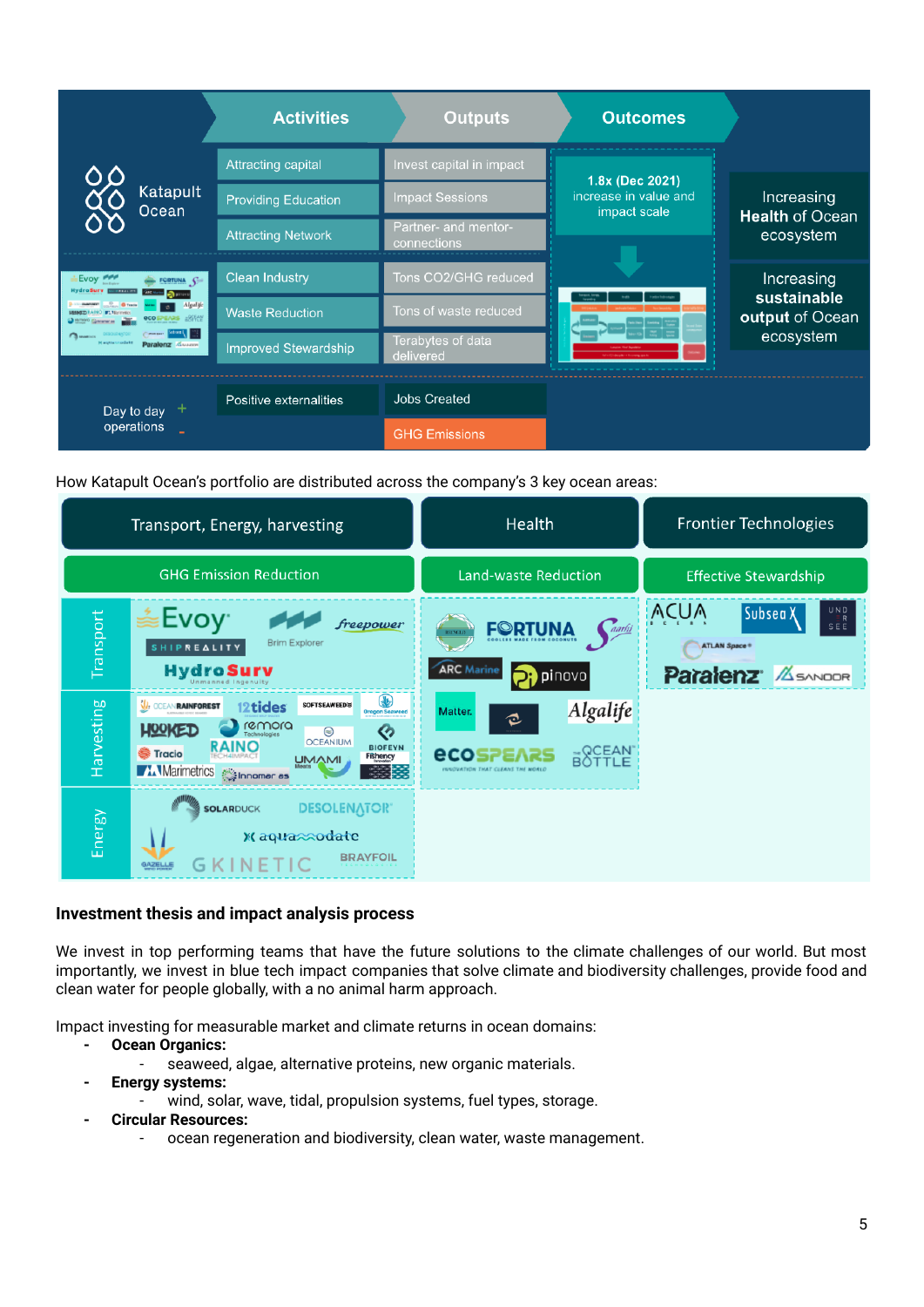Our technology impact strategy evolves around 3 main drivers:

|                                                                | <b>Primary Impact</b>                                                                     |
|----------------------------------------------------------------|-------------------------------------------------------------------------------------------|
| <b>Drives systemic change</b><br>with direct impact<br>outcome | <b>Creates impact through</b><br>core product or service                                  |
| Deep Tech                                                      | <b>Enabling</b><br><b>Direct</b>                                                          |
| Drives systemic change<br>with indirect impact<br>outcome      | <b>Drives adoption of</b><br>impactful products or<br>services<br><b>Secondary Impact</b> |

|   | <b>Impact Characteristics</b>                                                                                                                                                                                                                                                                                                                                                                                                                  | <b>Portfolio target</b> |
|---|------------------------------------------------------------------------------------------------------------------------------------------------------------------------------------------------------------------------------------------------------------------------------------------------------------------------------------------------------------------------------------------------------------------------------------------------|-------------------------|
|   | <b>Direct impact cases:</b> the "what, who, how, risks" are well-defined. These<br>investments tend to have impact as a primary feature and a top-level priority, and<br>map well to the SDG's without having to make abstract leaps of reasoning.                                                                                                                                                                                             | 60-70%                  |
| 2 | <b>Enabling impact cases:</b> technologies and investment cases where the<br>dimensions of impact effects are strong but where the solution is enabling others<br>to have impact. Example cases may be companies that have the potential to<br>disrupt industries or dramatically reduce costs of various essential goods or<br>services.                                                                                                      | 20-30%                  |
| 3 | <b>Deep tech impact cases:</b> Potentially systemically impactful investments. These<br>will sometimes have unclear valence, high execution uncertainty, or represent<br>efforts to mitigate systemic downside risk. Embedding intentionality here is even<br>more critical than in the other categories. Stewardship of the technologies for<br>positive impact will be the most significant contribution that we can have as an<br>investor. | Max 10%                 |

Once Katapult Ocean invests, companies participate in a 12-week programme, in which one main pillar is impact strategy. Our team members and mentors work closely with the companies in different aspects of the business, that will reflect their positive impacts and address mitigation of negative outcomes. To improve the startups' impact strategy, measurement, communication and operations we host several sessions focusing on the startup's Theory of Change, followed up with one-to-one sessions.

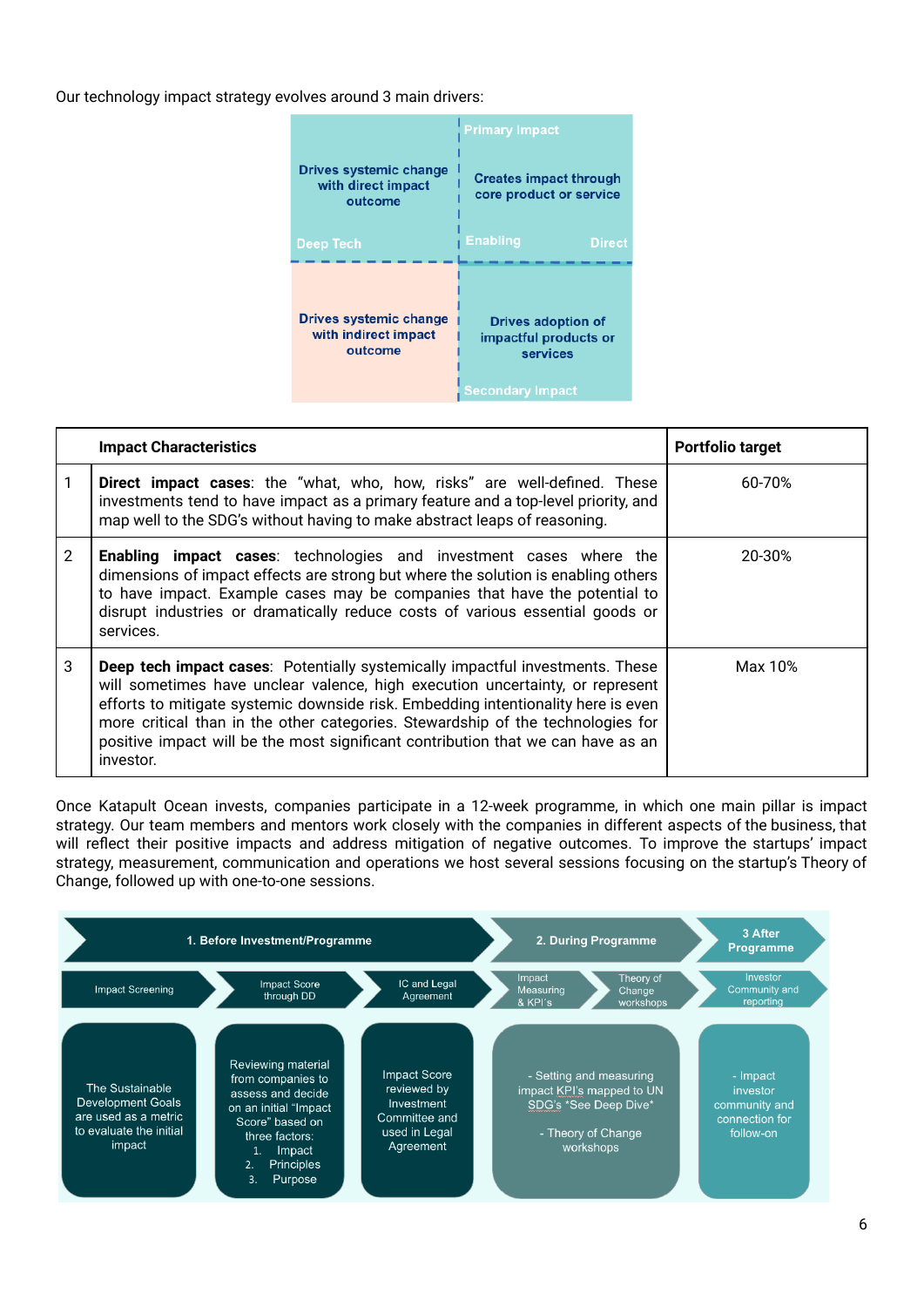# These tools help the startups to describe the links between:



Here we share an example of the work being done with one of the startups with our assistance:

| <b>Resources</b> /<br><b>Inputs</b> | <b>Activities</b>                                     | <b>Outputs</b>                                | <b>Outcomes</b>                           | <b>Impact</b>                 | This is what<br>we want<br>the startups<br>to measure |
|-------------------------------------|-------------------------------------------------------|-----------------------------------------------|-------------------------------------------|-------------------------------|-------------------------------------------------------|
|                                     | Partner with local<br>farmers to buy coconut<br>husks | Amount of extra income<br>to coconut farmers  | Higher quality of life<br>for the farmers | <b>Resilient</b>              | and report<br>on                                      |
| Capital/<br>work hours              | Use coconut husks to<br>produce coolers               | Number of Nutshell<br>coolers sold            | Better ecosystem in<br>the community      | Communities                   |                                                       |
|                                     |                                                       | Number of families<br>supported               | <b>Reducing CO2</b><br>emissions          | Towards a 1.5 degree<br>world |                                                       |
|                                     | Sell coconut coolers to<br>local fishermen            | Kg of coconut husks<br>prevented from burning | Reducing plastic<br>waste in the Oceans   | A Clean Ocean                 |                                                       |

All 2021 Katapult Ocean's investments were made according to the recommendations from the Turning the Tide Criteria, and during our accelerator programme we worked closely with our onboarded companies to avoid potential negative direct and indirect impact, listed by UNEP with a "Challenge" action.

Out of the Five Key Ocean sectors chosen (Maritime Transportation, Ports, Seafood, Coastal Tourism and Marine Renewable Energy) Katapult Ocean invested in 3: *Maritime Transportation*, *Seafood* and *Marine Renewable Energy*, following our investment thesis.

#### **Seafood**

| 2021 Invested companies<br>related to the indicator |                                                                                                                                                                                                                                                                                                                                                                                                                                                                                  |  |                                                                                                                                                                                                                          |  |  |  |
|-----------------------------------------------------|----------------------------------------------------------------------------------------------------------------------------------------------------------------------------------------------------------------------------------------------------------------------------------------------------------------------------------------------------------------------------------------------------------------------------------------------------------------------------------|--|--------------------------------------------------------------------------------------------------------------------------------------------------------------------------------------------------------------------------|--|--|--|
| <b>Aquaculture</b>                                  | Products or services that are<br>supporting the aguaculture<br>sector to reduce the need for<br>chemicals, SEEK OUT<br>harmful and the state of the state of the state of the state of the state of the state of the state of the state of the state of the state of the state of the state of the state of the state of the state of the state of the<br>antimicrobials or pesticides in<br>pursuit of more responsible<br>production and reducing<br>antimicrobial resistance. |  | Seek out products and services that support Biofeyn<br>companies to achieve recognised targets and<br>limits on responsible usage through<br>professional advice and guidance, within<br>global best practice standards. |  |  |  |
| <b>Aquaculture</b>                                  | Use or development of products<br>services that support<br>or<br>aquaculture sector to minimise SEEK OUT<br>or prevent escapes and meet<br>global standards.                                                                                                                                                                                                                                                                                                                     |  | Seek out companies whose new products or Softseaweed<br>services follow industry best practice<br>quidelines and global standards for<br>husbandry and infrastructure facility usage.                                    |  |  |  |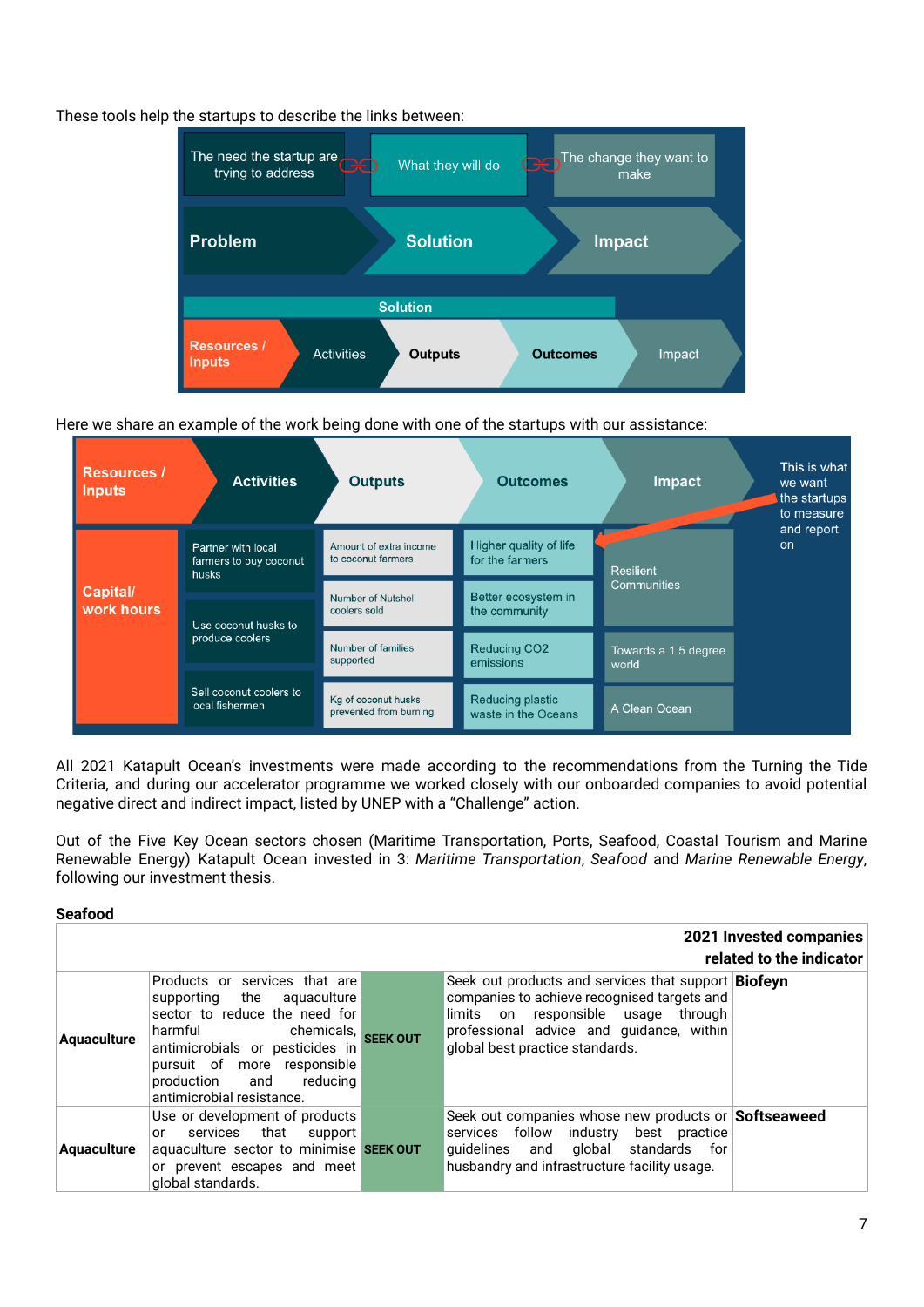| <b>Aquaculture</b>             | Producing, sourcing or selling<br>marine or terrestrial ingredients<br>for aquaculture feed that meet SEEK OUT<br>leading $-$ and where possible $-$<br>globally benchmarked standard.                   | Seek out companies that are meeting feed <b>Biofeyn</b><br>best practice standards from leading - and<br>where possible $-$ globally benchmarked<br>standards.                                 |  |
|--------------------------------|----------------------------------------------------------------------------------------------------------------------------------------------------------------------------------------------------------|------------------------------------------------------------------------------------------------------------------------------------------------------------------------------------------------|--|
| <b>Aquaculture</b>             | Producing, sourcing or selling<br>alternatives to marine<br>ingredients that allow SEEK OUT<br>companies to lower their overall<br>footprint.                                                            | Seek out companies that have evaluated Biofeyn.<br>environmental and social trade-offs related to Softseaweed<br>feed and are producing or sourcing the<br>lowest impact alternative.          |  |
| Wild capture<br>fisheries      | Evidence of direct use (or within<br>traceable supply chains) of<br>selective, low-impact gear types SEEK OUT<br>or fishing activities that are<br>certified as minimising impact<br>on the environment. | Seek out companies that are exclusively Softseaweed<br>utilising or sourcing from low-impact gear<br>types as verified by a third party, and that<br>have implemented full-chain traceability. |  |
| <b>Cross-cutting</b><br>issues | Companies, products or services<br>that support and promote<br>inclusivity and equal SEEK OUT<br>opportunities as defined by SDG<br>5 and SDG 10.                                                        | Seek out companies that actively promote <b>All</b><br>inclusivity and equality in company<br>operations and supply chains.                                                                    |  |

# **Maritime Transportation**

| <b>Common</b>              | Ship noise exceeds globally<br>recognised thresholds for noise <b>CHALLENGE</b><br>pollution, disturbing marine life.                                                 | Require companies to reduce noise volumes Freepower,<br>across fleets according to latest scientific Ocean<br>recommendations on noise thresholds for a<br>range of species. | <b>Acua</b> |
|----------------------------|-----------------------------------------------------------------------------------------------------------------------------------------------------------------------|------------------------------------------------------------------------------------------------------------------------------------------------------------------------------|-------------|
| <b>Ship</b><br>destruction | Designing and building ships<br><b>construction</b> with a view to reducing waste <b>SEEK OUT</b><br>and and pollution, and prolonging <b>SEEK OUT</b><br>asset life. | Seek out companies that build or retrofit Freepower,<br>vessels with end-life cycle in mind. Explore Ocean<br>leasing of new green technology.                               | Acua⊺       |

#### **Marine renewable energy**

| Common | Development of a wind farm in<br>the context of a marine spatial<br>planning process that does not<br>meet<br>best<br>practice<br>in<br>stakeholder engagement or due<br>consideration of the potential<br>impacts and conditions of wind<br>farm development specifically<br>(for example on fishing grounds<br>or recreational areas through<br>ancillary structures including<br>coastal substations).                      | <b>CHALLENGE</b> | Encourage developers to set the standard for Gazelle Wind<br>engagement over and above what may be set <b>Power</b><br>out by the relevant jurisdiction's marine<br>spatial planning process;<br>Encourage engagement with policy makers to<br>adopt best practice and consideration of<br>wind farm development within existing<br>marine spatial planning regimes. |  |
|--------|--------------------------------------------------------------------------------------------------------------------------------------------------------------------------------------------------------------------------------------------------------------------------------------------------------------------------------------------------------------------------------------------------------------------------------|------------------|----------------------------------------------------------------------------------------------------------------------------------------------------------------------------------------------------------------------------------------------------------------------------------------------------------------------------------------------------------------------|--|
| Wave   | Development of pilot wave<br>energy installations that seek to<br>quantify<br>and mitigate<br>the<br>environmental impacts of wave<br>energy, for example on coastal SEEK OUT<br>ecosystem services,<br>animal<br>seabed<br>entanglement,<br>disturbance<br>and<br>noise/EM<br>pollution.                                                                                                                                      |                  | While wave energy remains in the pilot stage, GKinetic<br>seek out potential developers that are looking<br>to understand the impacts of wave energy<br>and share this information with the wider<br>community to help it achieve commercial<br>scale and interest.                                                                                                  |  |
| Common | Project developing in the context<br>of a robust marine spatial<br>that<br>planning<br>process<br>is is<br>of<br>inclusive<br>all<br>relevant<br>stakeholder<br>groups<br>and<br>consultative to determine best<br>use cases for the marine<br>environment that support and<br>legitimise wind farm siting and<br>avoid<br>negative<br>cumulative<br>effects<br>$\circ$ f<br>farm<br>wind<br>well<br>designations,<br>as<br>as | <b>SEEK OUT</b>  | Seek out opportunities in the context of an <b>Brayfoil</b><br>inclusive, best-practice MSP process that<br>takes account of cumulative effects of wind<br>farm development and provides clear<br>avenues for comprehensive stakeholder<br>engagement.                                                                                                               |  |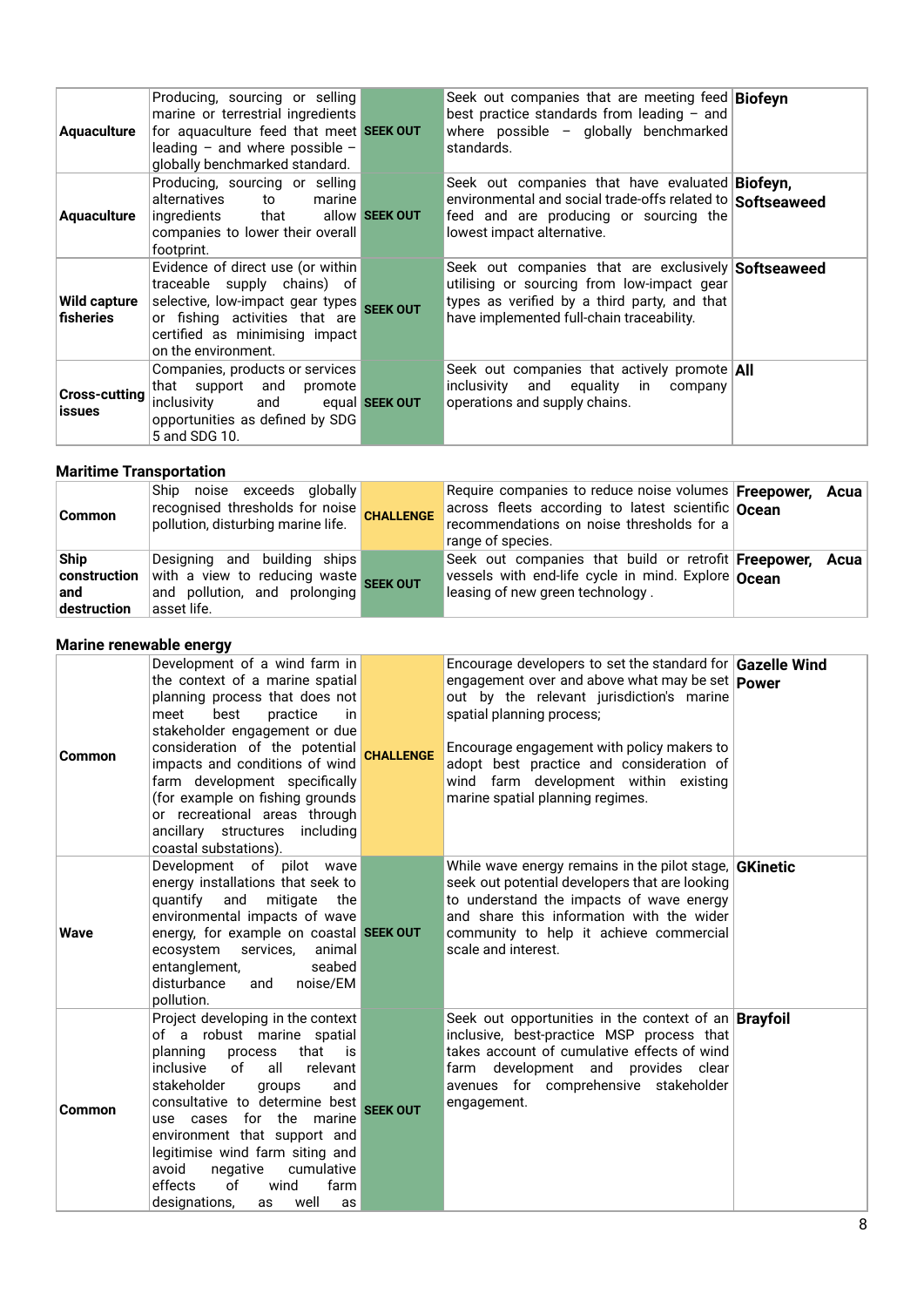|                                     | providing benefits to<br>local<br>communities including access to<br>affordable energy and livelihood<br>opportunities.                                                                                                                                                                                      |                  |                                                                                                                                                                                                                                                                                                                                                                           |  |
|-------------------------------------|--------------------------------------------------------------------------------------------------------------------------------------------------------------------------------------------------------------------------------------------------------------------------------------------------------------|------------------|---------------------------------------------------------------------------------------------------------------------------------------------------------------------------------------------------------------------------------------------------------------------------------------------------------------------------------------------------------------------------|--|
| <b>Common</b>                       | Lack of measurable steps taken<br>to minimise emissions from<br>service vessels and construction<br>or decommissioning activities<br>into the atmosphere and water<br>surrounding wind farms.                                                                                                                | <b>CHALLENGE</b> | Require developers to seek out ways to Gazelle Wind<br>minimise emissions from construction and <b>Power</b><br>service vessels and adopt best practice<br>approaches, both in terms of atmospheric<br>emissions as well as pollutants (e.g. soot)<br>entering the water column (which may<br>regulatory<br>already<br>feature<br>standards,<br>depending on the market). |  |
| Floating<br>offshore<br>wind        | Development and operation of<br>floating offshore wind facilities<br>that do not seek to minimise<br>pollution - particularly noise<br>pollution - associated with<br>floating structures.                                                                                                                   | <b>CHALLENGE</b> | Encourage developers to understand the <b>Gazelle Wind</b><br>potential impacts of this noise pollution on <b>Power</b><br>the surrounding environment to gain clarity<br>on the magnitude of the impact.                                                                                                                                                                 |  |
| Tidal                               | Development of tidal energy<br>installations<br>that<br>seek<br>to<br>quantify and mitigate the<br>environmental impacts of tidal SEEK OUT<br>energy (for example seabed<br>disturbance<br>and<br>noise/EM<br>pollution).                                                                                    |                  | While commercial tidal energy remains in $G$ Kinetic<br>relative infancy, seek out potential developers<br>that are looking to understand the impacts of<br>tidal energy and share this information with<br>the wider community to help it achieve<br>commercial scale and interest.                                                                                      |  |
| <b>Floating</b><br>offshore<br>wind | Development and operation of<br>floating offshore wind facilities<br>that do not seek to minimise<br>disruption to wildlife in the form<br>of entanglement with anchorage<br>or mooring structures.                                                                                                          | <b>CHALLENGE</b> | Require developers to understand the Gazelle Wind<br>potential impacts of these structures on <b>Power</b><br>marine animals to gain clarity on the<br>magnitude of the impact and take mitigating<br>actions.                                                                                                                                                            |  |
| <b>Common</b>                       | Development and operation of<br>offshore wind facilities that do<br>not have clear mitigation plans in<br>place for collisions with birds<br>and bats.                                                                                                                                                       | <b>CHALLENGE</b> | Require developers to implement established Gazelle Wind<br>best practice and adopt a precautionary <b>Power</b><br>approach to minimising potential for strikes<br>with birds and bats. In some jurisdictions,<br>these mitigating steps may be a legal<br>requirement.                                                                                                  |  |
| <b>Floating</b><br>offshore<br>wind | Development and operation of<br>floating offshore wind facilities<br>that seek to minimise harmful<br>on wildlife<br>impacts<br>from<br>anchorage and mooring as well<br>attraction effects<br>from<br>as<br>floating platforms, and<br>build<br>understanding of impacts.                                   | SEEK OUT         | Seek out developers actively looking to Gazelle Wind<br>understand the environmental impacts of <b>Power</b><br>floating offshore wind better, featuring<br>approaches that include marine species<br>monitoring and thresholds for limiting harm<br>to species, especially ETP species.                                                                                  |  |
| <b>Floating</b><br>offshore<br>wind | Planning and development of<br>mooring and anchorage for<br>floating offshore wind platforms,<br>and construction of platforms<br>and ancillary structures (cabling, SEEK OUT<br>service<br>platforms<br>and<br>substations) that strives for best<br>practice and shares learning with<br>other developers. |                  | Seek out developers leading the way in <b>Gazelle Wind</b><br>identifying and establishing best practice for <b>Power, Brayfoil</b><br>mitigating the impacts of floating offshore<br>wind on the seabed that share learnings with<br>other developers.                                                                                                                   |  |
| <b>Common</b>                       | Non-sensitive developer<br>data<br>collection for baselining and<br>monitoring of impact is freely<br>shared and included in company SEEK OUT<br>reporting.                                                                                                                                                  |                  | Seek out developers that are transparent with $\Delta$ II<br>their baselining and monitoring data for<br>impact (recognising some data will be<br>sensitive to commercial operations) and<br>working to share knowledge to improve<br>understanding<br>while<br>developing<br>and<br>operating their businesses.                                                          |  |

In addition to the 3 Key Ocean Sectors described, Katapult Ocean is dedicated to investing in startups and technologies that impact the oceans in other ways, by reducing GHG emissions, reducing land-waste and effectively stewardship of frontier technologies.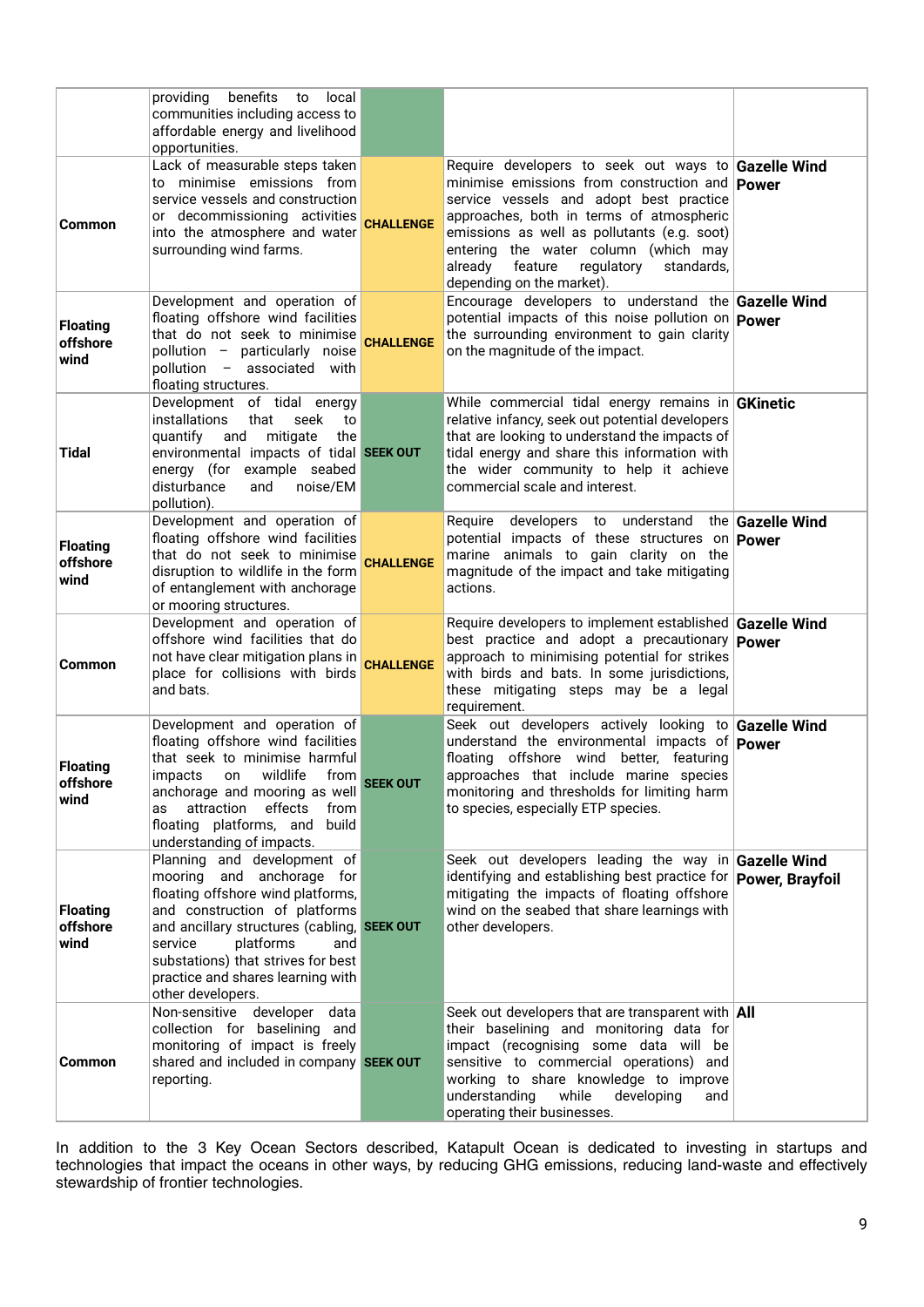# <span id="page-10-0"></span>**Going forward**

Moreover, throughout the year, Katapult Ocean has prepared for the next batch of investments to be done in 2022 by fine tuning our Investment Thesis, also considering that in 2022 Katapult Ocean's investments will be done together with Katapult Climate under the same fund, and our investment areas reflect this:

| Food                                                                                                                                                                                                                                                                                       | <b>Natural Assets</b>                                                                                                                                                                                                                                                              | <b>Transport</b>                                                                                                                                                                                              | <b>Energy</b>                                                                                                                                                                                                                                                                                     | Cities &<br><b>Infrastructure</b>                                                                                                                                                                                                                                                                                                   | <b>New Frontiers</b>                           |
|--------------------------------------------------------------------------------------------------------------------------------------------------------------------------------------------------------------------------------------------------------------------------------------------|------------------------------------------------------------------------------------------------------------------------------------------------------------------------------------------------------------------------------------------------------------------------------------|---------------------------------------------------------------------------------------------------------------------------------------------------------------------------------------------------------------|---------------------------------------------------------------------------------------------------------------------------------------------------------------------------------------------------------------------------------------------------------------------------------------------------|-------------------------------------------------------------------------------------------------------------------------------------------------------------------------------------------------------------------------------------------------------------------------------------------------------------------------------------|------------------------------------------------|
| Harvesting<br>Agriculture<br>Aquaculture<br>Food systems<br>Alternative<br>proteins<br>Increasing demand<br>for sustainable food                                                                                                                                                           | <b>Biodiversity</b><br>$\bullet$<br>Ocean habitats<br>$\bullet$<br>Soil health<br>$\bullet$<br>Ecosystem<br>$\bullet$<br>protection<br>Regulatory initiatives<br>to combat resource                                                                                                | Supply chain<br>$\bullet$<br>Digitalisation<br>٠<br>New materials<br>$\bullet$<br>Vehicle design<br>Alternative<br>propulsion<br>Regulatory tailwinds,<br>high cost pressure                                  | Production<br>$\bullet$<br><b>Distribution</b><br>$\bullet$<br>Offshore/onshore<br>$\bullet$<br>Storage/battery<br>$\bullet$<br>Hydrogen<br>$\bullet$<br>Enabling technologies<br>that increase access or                                                                                         | Optimisation<br>$\bullet$<br>Circular economy<br>Carbon capture<br>٠<br>Waste<br>$\bullet$<br>management<br>Regulatory pressures,<br>raising public                                                                                                                                                                                 | Exploration<br>٠<br>Data analytics<br>Robotics |
| sources and protein<br>alternatives and<br>depleting land<br>resources is<br>mounting pressure<br>for innovation in<br>sustainable<br>seafood,<br>aquaculture and<br>agriculture.<br>Technology enables<br>more efficient and<br>sustainable<br>utilisation and<br>unlocks new<br>sources. | depletion, increasing<br>public awareness<br>and changing<br>consumer<br>preferences support<br>investments in<br>technology,<br>infrastructure,<br>products and<br>services that are<br>underpinned by<br>circular economy<br>models for a reduced<br>environmental<br>footprint. | and demand for<br>low-emission<br>solutions is creating<br>exciting investment<br>opportunities within<br>propulsion systems,<br>EV infrastructure.<br>digital technology,<br>materials and supply<br>chains. | lower cost/complexity<br>of renewable energy<br>infrastructure are vital<br>areas for innovation<br>and investment. The<br>ocean is a particularly<br>large untapped<br>potential energy<br>resource - though<br>solutions will be<br>needed across the<br>spectrum of current<br>and new fields. | awareness and<br>technological<br>advancements create<br>vast opportunities for<br>innovation and<br>disruption in urban<br>infrastructure. From<br>energy management<br>optimisation to carbon<br>sequestration<br>technologies - there is a<br>major need for retrofit.<br>renewal and further<br>driven by population<br>growth. |                                                |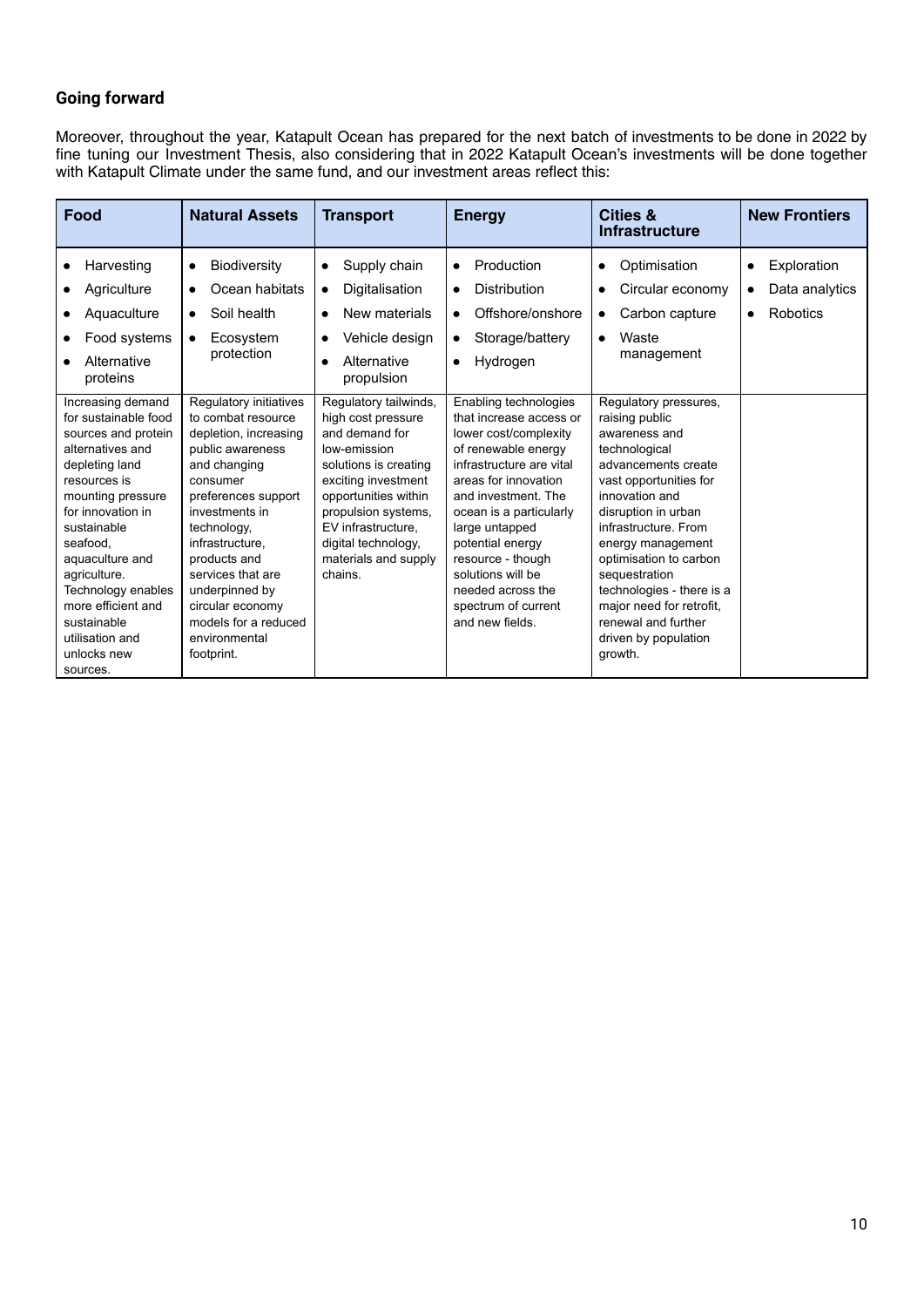# <span id="page-11-1"></span><span id="page-11-0"></span>**Investments**

A summary of investments made during 2021 can be found below:

#### **1. 12 Tides (USA)**

1.1. 12 Tides develops and produces ocean-friendly foods with kelp from regenerative ocean farms.

# **2. ACUA Ocean (UK)**

2.1. ACUA Ocean develops long endurance, hydrogen-powered drone vessels for monitoring and protecting marine assets and offshore infrastructure.

# **3. Biofeyn (USA)**

3.1. BioFeyn's goal is to produce the most sustainable and nutrient-packed farmed fish on the market. By optimising existing ingredients that are already proven to be safe and sustainable, they can add value for farmers, feed suppliers, and the environment.

#### **4. Brayfoil (South Africa)**

4.1. Brayfoil is developing the next generation of wind turbine blades – that change shape to tailor loadings and respond better to incoming winds, enabling lighter blades, longer bladespans, and reducing the overall cost.

#### **5. Freepower Solar Boat (Norway)**

5.1. Freepower is developing self sufficient and 100% solar energy-driven electric boats, which are easy to use, silent, emission free, and have a low carbon footprint.

# **6. Gazelle Wind Power (Ireland)**

6.1. Gazelle Wind Power owns and commercialises their IP of a unique and innovative Hybrid Floating Platform with High Stability and Attenuated Pitch, with the goal of providing the best in class sustainable offshore wind platform.

# **7. GKinetic (Ireland)**

7.1. GKinetic develops and produces tidal energy generation to offer clean, predictable energy from free flowing water, with minimal impact on the natural environment.

#### **8. Oregon Seaweed (USA)**

8.1. Oregon Seaweed produces pure vegan complete-protein powder extracted from seaweed to be used as a sustainable and carbon negative supplement.

#### **9. Softseaweed (Norway)**

9.1. SoftSeaweed offers a software solution developed and designed to make seaweed farming businesses more sustainable and profitable.

#### **10. Umami Meats (Singapore)**

10.1. Umami Meats is developing cultured seafood based on a proprietary, low-cost, and sustainable formulation of growth factors.

#### <span id="page-11-2"></span>**Divestments**

There were no divestments in the 12 months to 31 December 2021 from Katapult Ocean Funds 1, 2 or 3.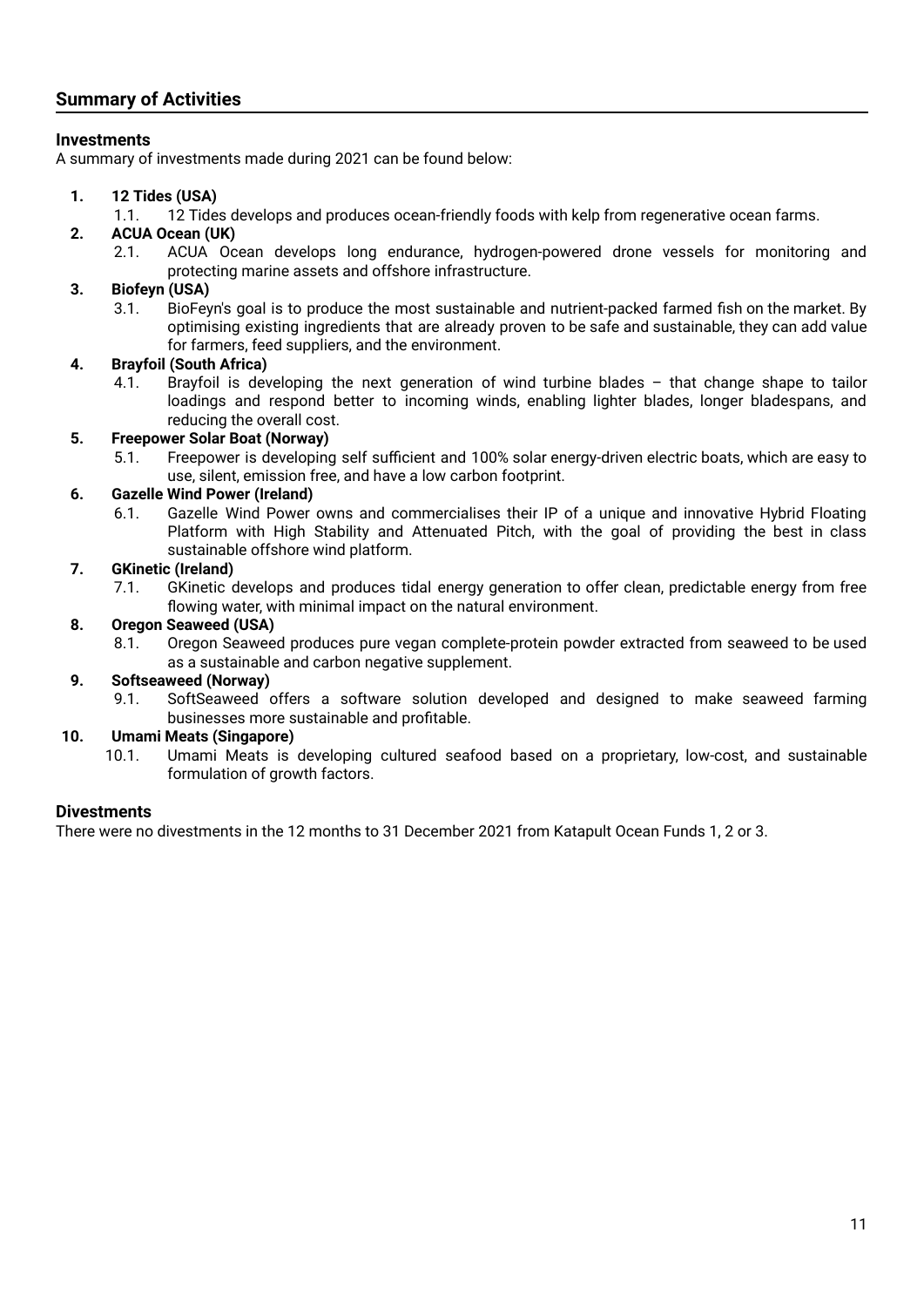# <span id="page-12-0"></span>**Companies in the Katapult Ocean Portfolio**

# <span id="page-12-1"></span>**Fund 1 - 2019 Investments**

- 1. Fishency Innovation
- 2. Ichthion
- 3. Evoy
- 4. Brim Holding<br>5. RemoraXYZ
- RemoraXYZ
- 6. Ship Reality<br>7. The Ocean B
- 7. The Ocean Bottle<br>8. UNDERSEE
- 8. UNDERSEE<br>9. SubseaX
- SubseaX
- 10. Recyglo
- 11. Atlan Space
- 12. Innomar
- 13. ARC Marine
- 14. Sanoor Technologies<br>15. Tracio
- **Tracio**
- 16. Pinovo
- 17. Oceanium
- 18. Nautix Technologies
- 19. Raino Tech4Impact
- 20. Marimetrics
- 21. Algeaing (formerly Alga-life)
- 22. Saathi

# <span id="page-12-2"></span>**Fund 2 - 2020 Investments**

- 23. Ecospears
- 24. Matter<br>25. Ocean
- **Ocean Rainforest**
- 26. Hydrosurv
- 27. Paralenz
- 28. Aquammodate
- 29. Hooked
- 30. Desolenator
- 31. SolarDuck
- 32. Fortuna Cools

# <span id="page-12-3"></span>**Fund 3 - 2021 Investments**

- 33. 12 Tides
- 34. ACUA Ocean
- 35. Biofeyn
- 36. Brayfoil
- 37. Freepower Solar Boat
- 38. Gazelle Wind Power
- 39. GKinetic
- 40. Oregon Seaweed
- 41. Softseaweed
- 42. Umami Meats

Katapult Ocean continues to work with the companies to define their core impact and metrics- which will evolve and solidify as companies begin to deliver and scale their solutions. On top of the impact to the ocean, at the end December 2021, the portfolio companies from all 3 of Katapult Ocean's funds employ 462 people.